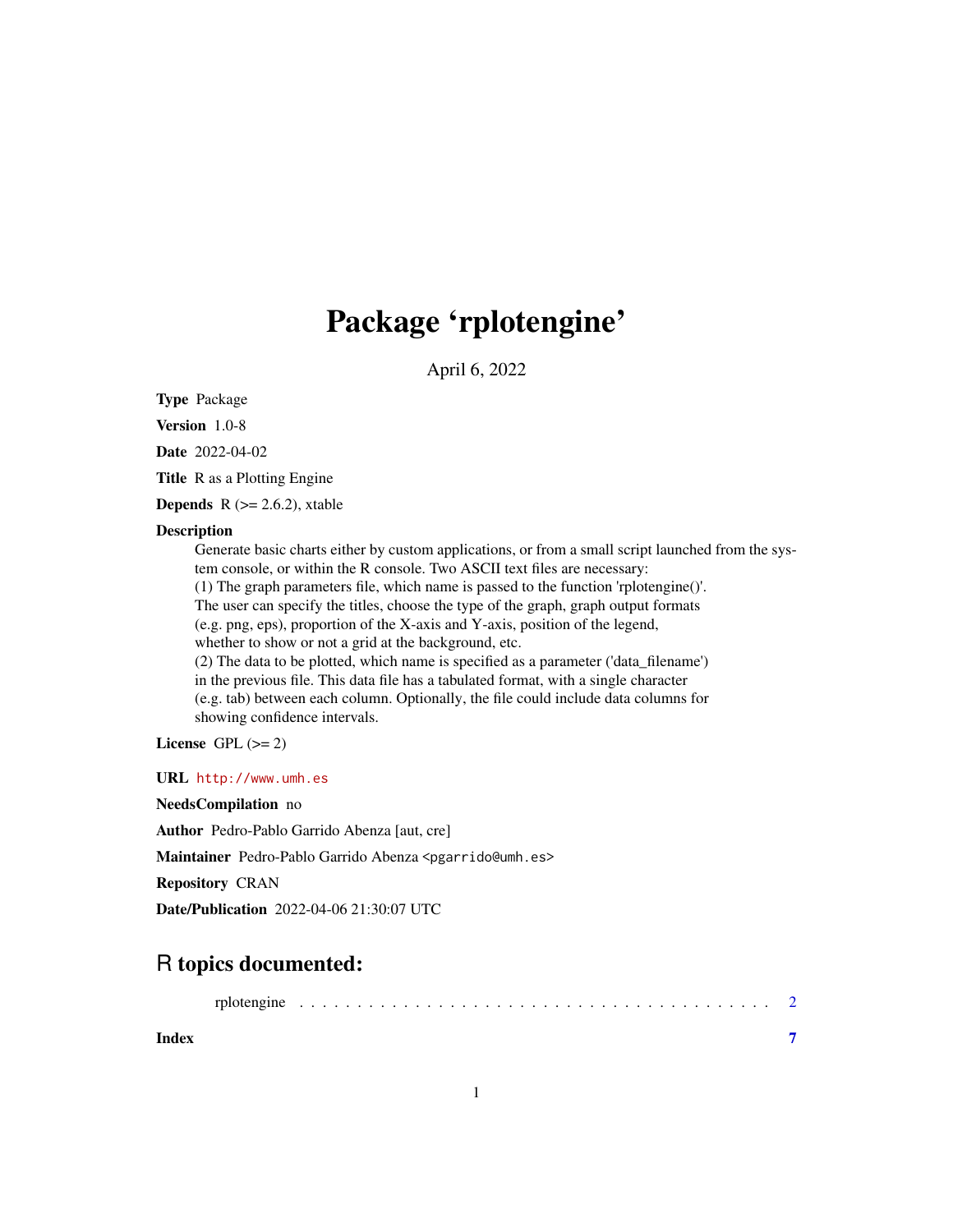<span id="page-1-0"></span>

#### Description

Generate a set of graphs as defined in the file specified.

#### Usage

```
rplotengine (args_file = "mygraph.arg")
```
#### Arguments

args\_file A character string giving the name of the text file containing the parameters for the graph to be plotted. The format of such input file is described in detail below.

#### Details

The **input file** name passed to **rplotengine** is a plain text file with a list of pairs parameter=value, one-per-line. The meaning of each parameter is explained below:

- title Main title that can be shown in the graph. It is required to specify show\_titles=1; otherwise the value will be ignored.
- subtitle Subtitle that can be shown in the graph. It is required to specify show\_titles=1; otherwise the value will be ignored.
- x\_axis\_title Title for the X-axis.
- y\_axis\_title Title for the Y-axis.
- col\_x\_values Column number of the values for the X-axis within the input data file (1-based). DEPRECATED: since 1.0-6 the first column (1) is always the values for the X-axis (this argument will be ignored).
- col y values List with the columns number within the input data file corresponding to the series to be plotted. In case of using confidence intervals, each column within the input data file should be followed by another column containing its corresponding confidence interval values, but that column is not specified here, and this is why a typical value for this argument is something like: 2,4,6,8 (being 3,5,7,9 the corresponding columns for the confidence intervals). DEPRECATED: since 1.0-6 all columns in the data file will be used (this argument will be ignored).
- series\_names Name for the series to be plotted as should be shown in the legend. The number of names specified should match with the number of columns specified in the argument col\_y\_values. In case of showing an overall serie (total\_serie greater than 0), an additional name for it should be specified too.
- **x\_factor** Value which the X-axis values will be multiplied by (usually 1).
- **y\_factor** Value which the Y-axis values will be multiplied by (usually 1).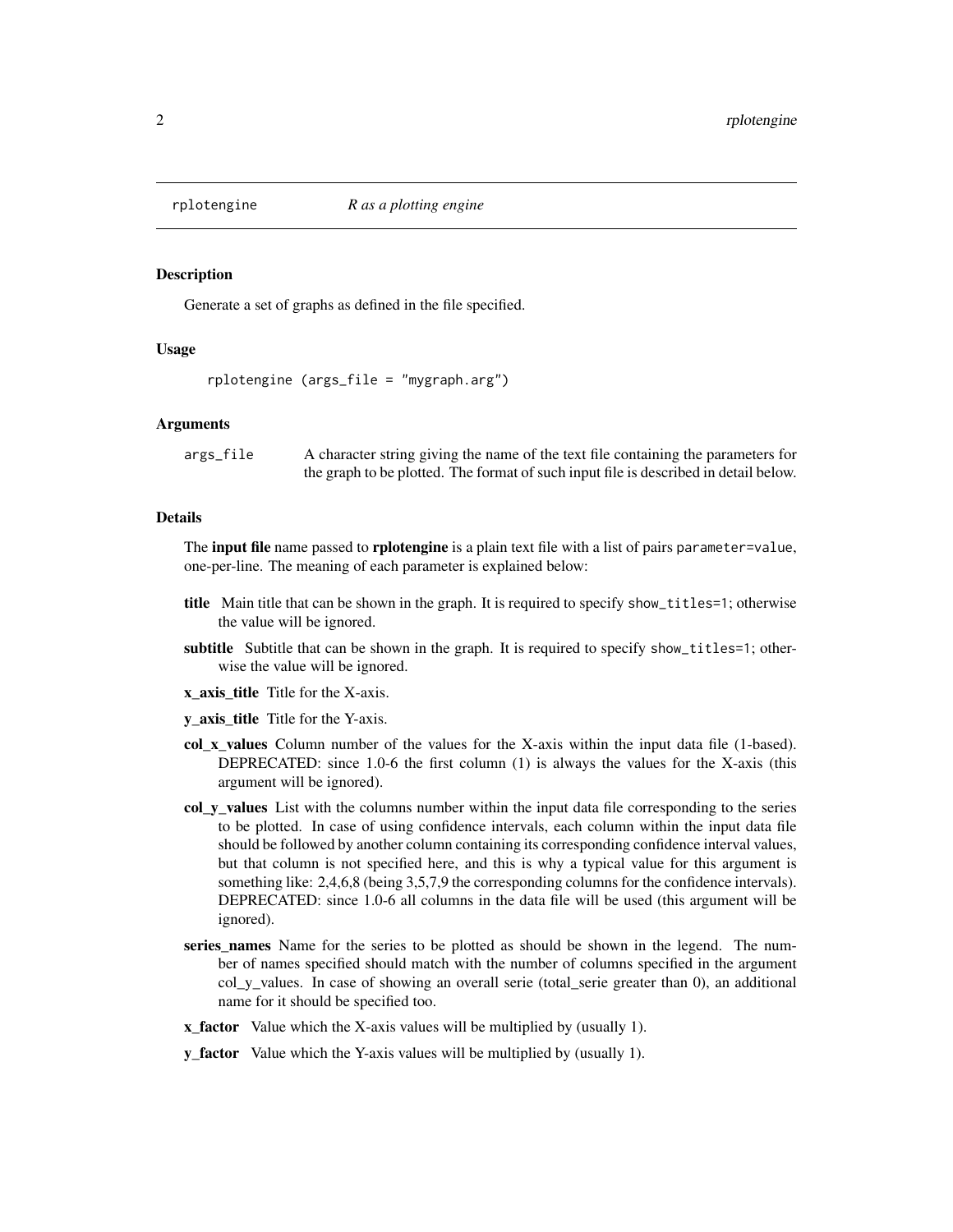- total\_serie Value ranged from 0 to 4, to indicate if an additional summary serie should be shown. The values mean: 0-none; 1-sum of all the series; 2-average of all the series; 3-constant value (specified by total\_value); 4-proportional to the x value (proportion specified by total\_value). In case of a total serie be shown (argument total\_serie greater than 0), an additional name need to be specified in the list of names (argumento series\_names).
- total value Value used for the argument total serie in certain cases  $(3 \text{ and } 4)$ ; otherwise, it is ignored.
- x\_min Minimum value for the X-axis (usually 0). Specify 'automatic' (without the quotes) in order to consider the minimum value from the data.
- x max Maximum value for the X-axis. It is recommended to adjust automatically the graph depending on the data by assigning the value 'automatic' (without the quotes).
- **y\_min** Minimum value for the Y-axis (usually 0). Specify 'automatic' (without the quotes) in order to consider the minimum value from the data. When using logarithmic scale in the y-axis (y\_log=1), this value cannot be 0.0; the script try to fix this automatically.
- **y\_max** Maximum value for the Y-axis (usually -1). It is recommended to adjust automatically the graph depending on the data by assigning the value 'automatic' (without the quotes).
- y\_log Value 0/1 to indicate if the Y-axis should be shown in logarithm scale (usually 0).
- smooth\_data Smooth data; 0.0 (data as is) to 1.0 (maximum).
- show titles Value 0/1 to indicate if title and subtitle are shown.
- show\_grid Value 0/1 to indicate if a grid are shown in the background.
- show confint Value 0/1 to indicate if confidence interval are shown.
- confint as percentage Value 0/1 to indicate if the values for the confidence interval within the input data file are expressed as absolute values  $(0)$  or as a % value  $(1,$  the margin need to be calculated).
- text\_size\_title Font size for the title. The value specified will be a proportion to the normal text (1.0): for a greater font size specify values  $> 1.0$ ; for smaller font size specify values  $< 1.0$ .
- text\_size\_subtitle Font size for the subtitle. The value specified will be a proportion to the normal text (1.0), as explained before.
- text\_size\_axis\_ticks Font size for the X-axis and Y-axis numbers. The value specified will be a proportion to the normal text (1.0), as explained before.
- text\_size\_axis\_titles Font size for the X-axis and Y-axis titles. The value specified will be a proportion to the normal text (1.0), as explained before.
- text\_size\_legend Font size for the series names in the legend. The value specified will be a proportion to the normal text (1.0), as explained before.
- pos\_legend Place for the legend in the graph, within a 3x3 grid with cells numbered from 1 to 9: 1-top left corner, 2-top middle; 3-top right corner; ... ; 9-bottom right corner. Specify a 0 value if a legend is not required.
- graph\_type Type of graph to generate (0:lines; 1:stacked bars).
- lines width Width of lines for series (default: 1.0); total series will be shown x3.
- hotspots\_size Size of the hotspots (default: 1.0).
- width\_factor Graph width. The value specified will be a proportion to the normal size  $(1.0)$ : for a greater font size specify values > 1.0; for smaller font size specify values < 1.0.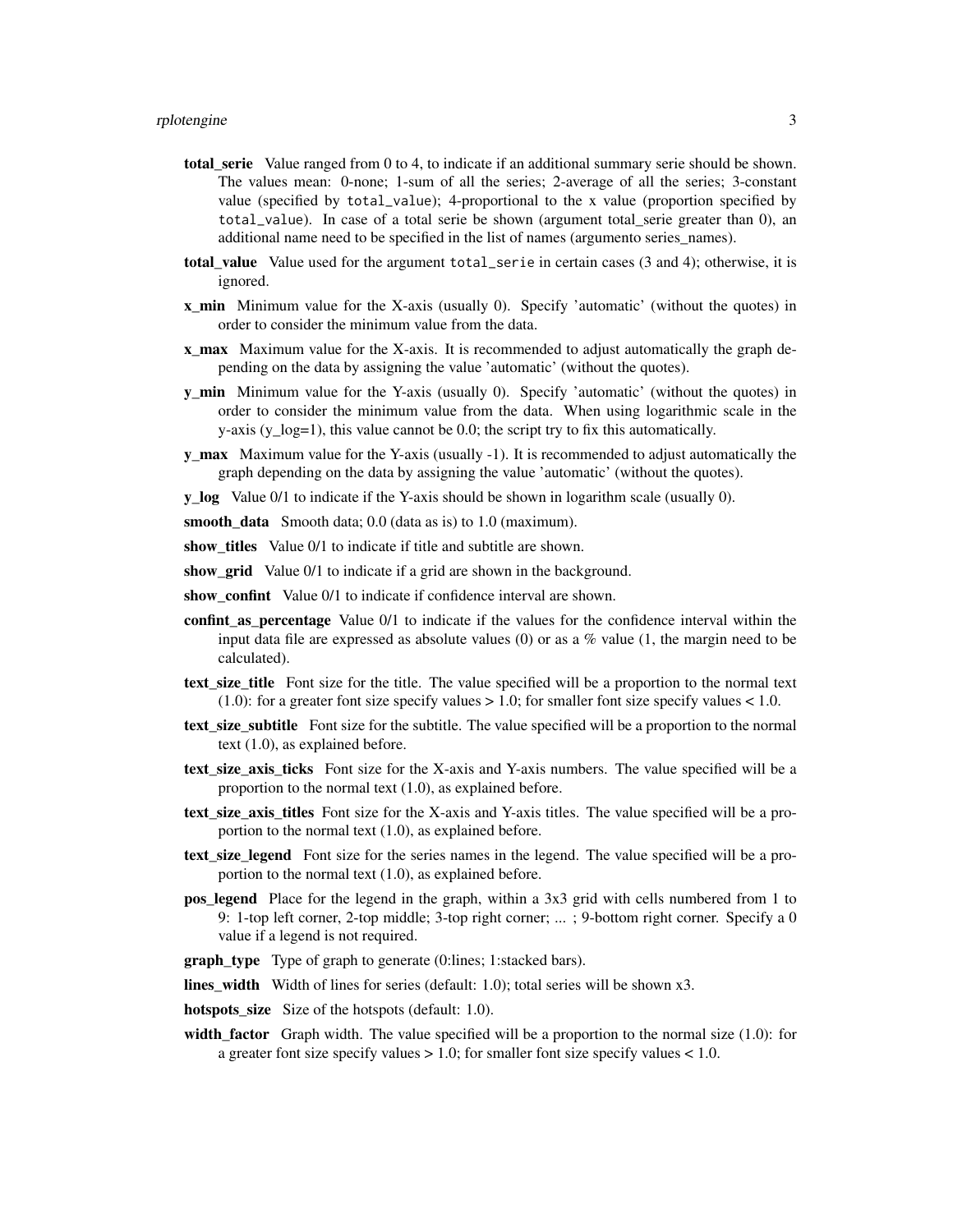- height\_factor Graph height. The value specified will be a proportion to the normal size (1.0): for a greater font size specify values  $> 1.0$ ; for smaller font size specify values  $< 1.0$ .
- dpi Dots per inch; by default, dpi=72. This parameter affects to the width and height of the chart.
- latex\_digits Decimal digits for tables exported to latex (requires the 'xtable' R package).
- verbose Value 0/1 to indicate if debug messages are printed on the screen.
- data\_filename Path and name for the input data file. Path may be absolute or relative to the current directory.
- **graph\_filename** Path and name for the graphs to be generated (without suffix). Path may be absolute or relative to the current directory.
- graph\_fileext\_seq List of suffixes for each output format to generate. For example: png,eps. The final graph file names generated will be the specified with graph\_filename joined to each of these suffixes.

The following is an example of input file called 'mygraph.arg'.

```
# -------------------------------------------------------
# File: mygraph.arg
# -------------------------------------------------------
title=QoE - PSNR (AI mode; all tiles; varying BGT)
subtitle=Varying Background Traffic
x_axis_title=Background packets per second
y_axis_title=PSNR (dB)
col_x_values=1
col_y_values=2,4,6,8
series_names=Serie 1, Serie 2, Serie 3, Serie 4, Maximum, Acceptable
x_factor=1.0
y_factor=1.0
total_serie=3, 3
total_value=36.14, 27.0
x_min=automatic
x_max=automatic
y_min=14.5
y_max=36.5
y_log=0
smooth_data=0
show_titles=0
show_grid=1
show_confint=0
confint_as_percentage=0
text_size_title=1.0
text_size_subtitle=1.2
text_size_axis_ticks=1.6
text_size_axis_titles=1.8
text_size_legend=1.6
pos_legend=7
graph_type=2
lines_width=2
```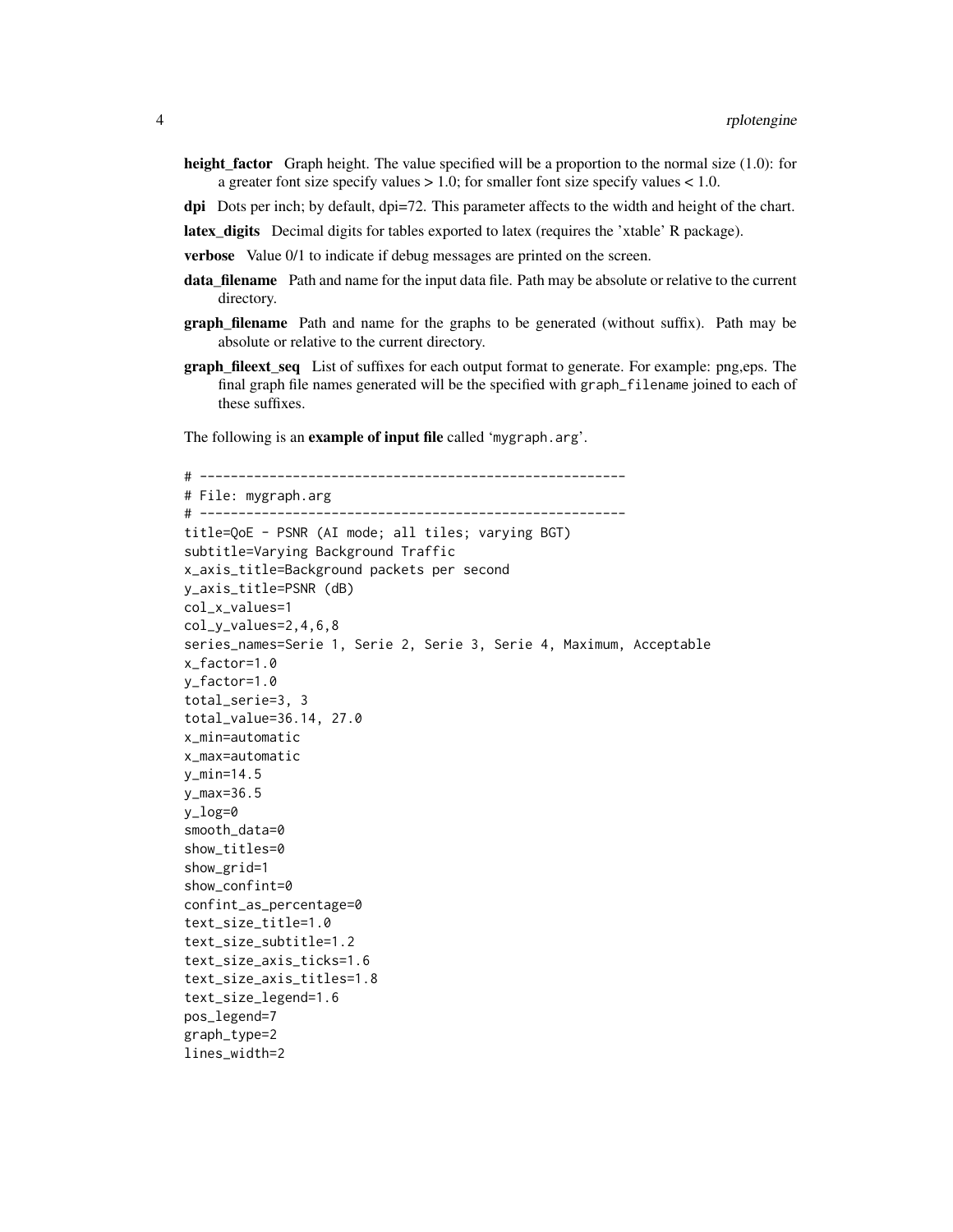#### rplotengine 5

```
hotspots_size=3
width_factor=1.0
height_factor=1.0
dpi=72latex_digits=3
verbose=1
data_filename=mydata.txt
graph_filename=mygraph
graph_fileext_seq=png,eps
```
In the previous file, a data file called 'mydata.txt' is specified with the  $data_f$  filename parameter. The following is an example of input data file (slighly modified for clarity), which includes columns for the 95% confidence intervals for each statistic:

0 36.141 36.142 36.139 36.139 25 29.271 30.083 31.751 31.839 50 22.076 23.907 26.977 27.684 75 15.383 19.44 22.346 23.899

As we can see, column  $#1$  is the X-axis values, as set with the col\_x\_values parameter. On the other hand, four series are going to be shown, corresponding to the columns specified by col\_y\_values parameter: 2,4,6,8. The rest of columns (3,5,7,9) are the confidence intervals computed for each serie, respectively.

As a result of executing the command rplotengine("mygraph.arg") within the R console, two graphs files will be generated: 'mygraph.png' and 'mygraph.eps'. In addition, a LaTeX file 'mygraph.tex' will be written with the same values as in the input data file but formatted as a table ready for be imported from a LaTeX document. NOTE: the package 'xtable' should be installed and loaded before: install.packages('xtable');library('xtable').

The same can be achieved from the system console with the command:

Rscript -e "library('xtable');source('rplotengine.R');rplotengine('mygraph.arg')".

The following graph 'mygraph.png' is the result of the previous command with the parameter file 'mygraph.arg' and data file 'mydata.txt' shown: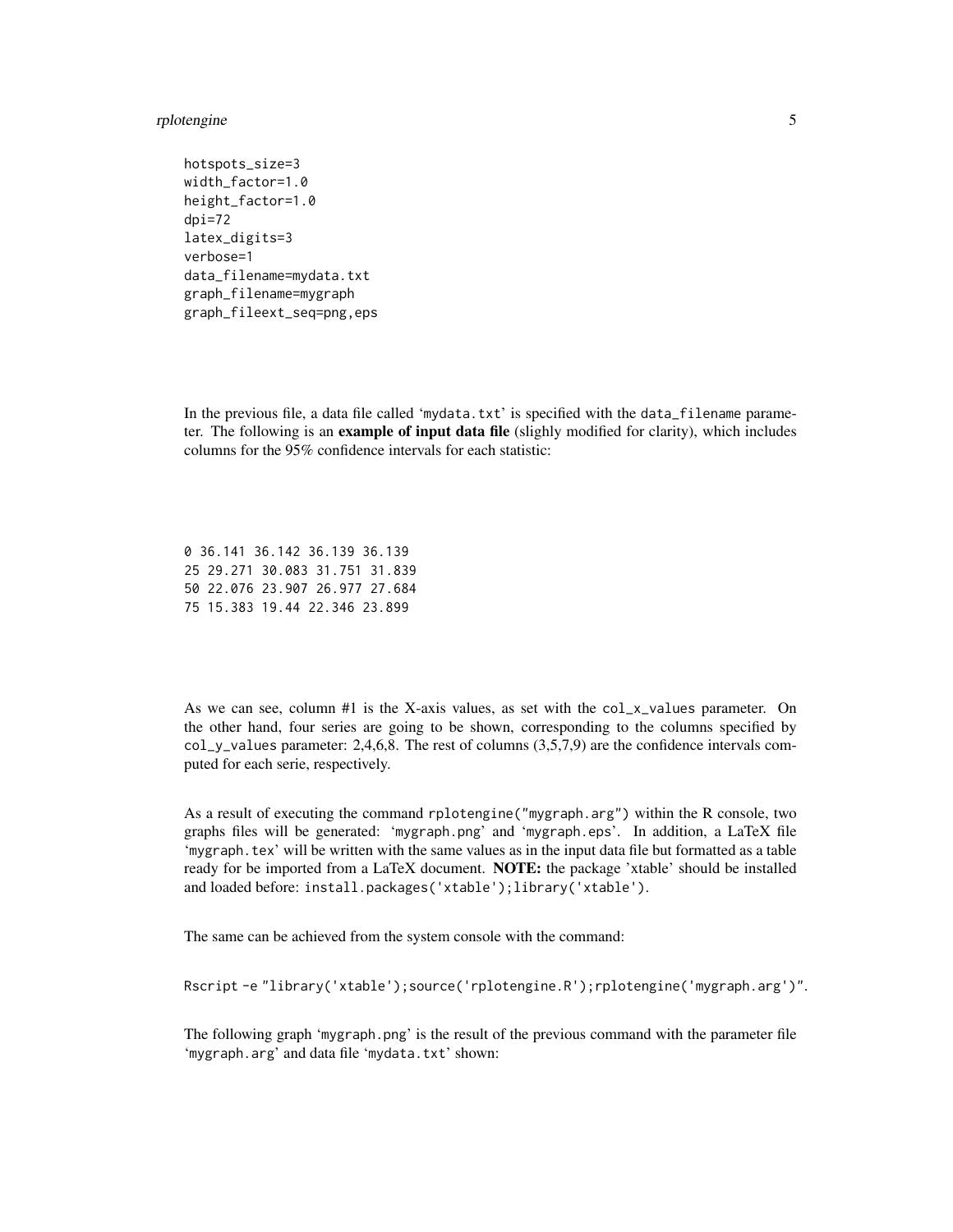

#### Value

This function return a logical value indicating if the operation ended successfully (TRUE) or not (FALSE).

#### Author(s)

Pedro-Pablo Garrido Abenza (<pgarrido@umh.es>) [Miguel Hernandez University](http://www.umh.es) (Elche, Spain)

#### Examples

```
## Generate the graphs as defined in the 'mygraph.arg' file.
rplotengine ()
## Generate the graphs as defined in the 'mygraph.arg' file.
rplotengine ("mygraph.arg")
```